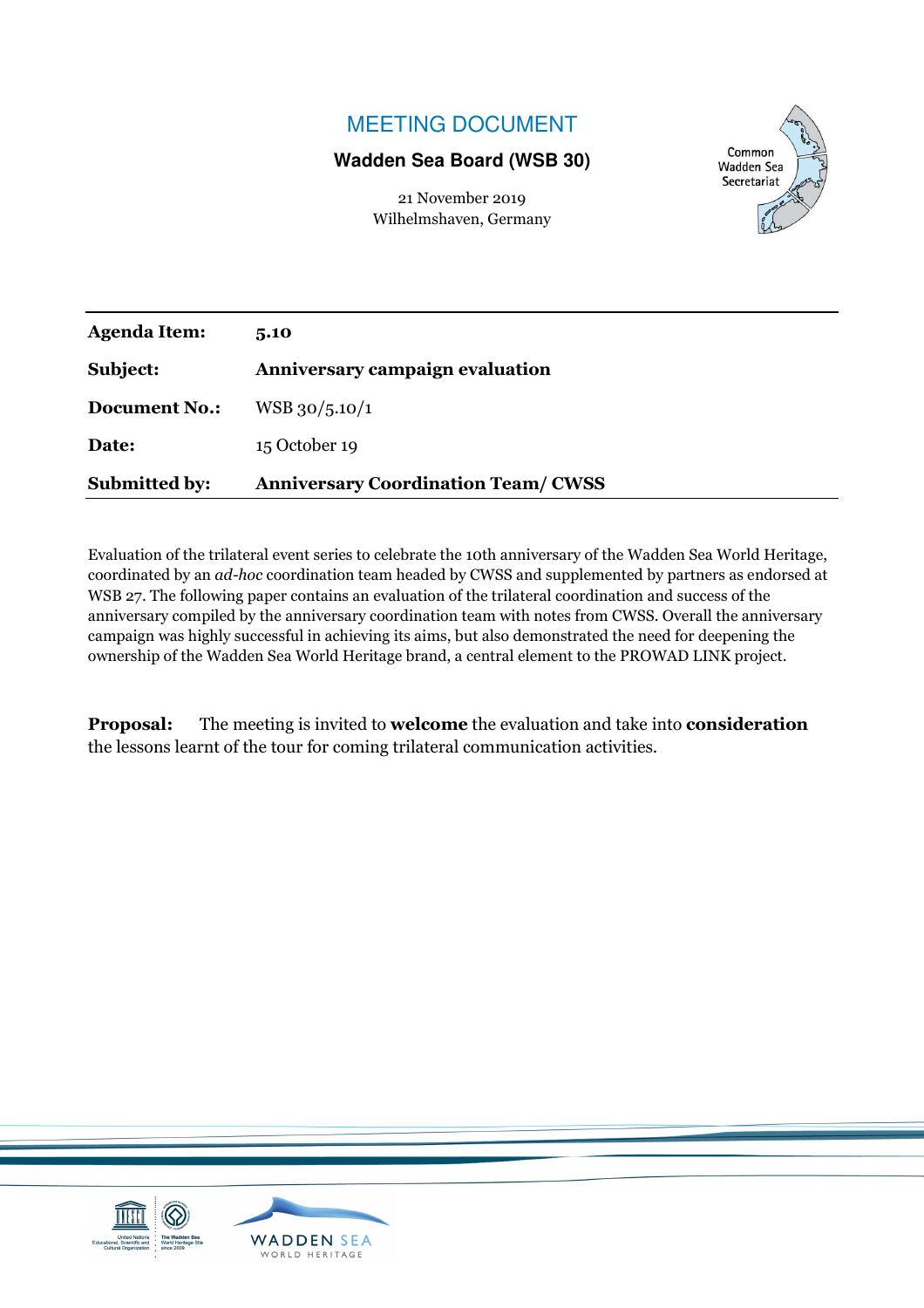# Anniversary campaign evaluation

The Anniversary Coordination Team met on 12 September to jointly reflect on the Anniversary Bike Tour and the work of the team and draw conclusions on the success of the campaign, long-lasting results and for future projects. The following are the results of the meeting as well as include additions from the Danish partners (who were excused from the meeting) as well as CWSS (labeled).

### **EXECUTIVE SUMMARY**

The Anniversary Bike Tour comprised of 72 local events and the final trilateral festival in Wilhelmshaven which were attended by around 2380 visitors. We have received some very positive comments regarding the number of high-quality events on offer as well as the diversity of the programme and the interaction between the different regions. The campaign has succeeded in meeting the aims and objectives that were set (see "Assessment of aims and objectives"). We have received constructive comments and suggestions for improvements from the Anniversary Coordination Team which can be used in the development of future campaigns.

### **Headline statistics**

- Around 2380 visitors (Estimate based on visitor numbers at events attended by the Anniversary Coordination Team or submitted from local event co-ordinators)
- 4,300 anniversary-related page views on the websites (Between January and September 2019, www.waddensea-worldheritage.org/anniversary and www.visitwadden.nl; no numbers available for the German National Parks website)
- 253 articles (82 general pieces on the anniversary, 125 related to the bike tour, 46 related to other local anniversary events)
- 25 stallholders participating at market during Wadden Sea World Heritage Experience festival in Wilhelmshaven (30.06.19)

## **Assessment of aims and objectives**

The project's aims were

- 1. raise awareness on the Wadden Sea's uniqueness and fragility;
- 2. bring together people from different Wadden Sea regions;
- 3. unite the local anniversary celebrations across the transnational site;
- 4. support sustainable ways of experiencing the Wadden Sea World Heritage site.

The tour succeeded in **raising a lot of awareness** on the Wadden Sea and its World Heritage status. However, its fragility and need for protection were second-ranked. Although they were topics in most of the events along the tour, media coverage and feedback of people involved led to the conclusion that the Wadden Sea's World Heritage status and prominence were taken on as key information. The team also concluded that this acknowledgement is a necessary step on the way to raising awareness on the Wadden Sea's fragility. Thus, an important and big portion of the first aim was completed. (Added by Denmark) In Demark, the fragility of the Wadden Sea was set in focus throughout the tour: A Nature Interpreter followed the groups on every stage on the route in order to secure that this subject was covered together with the information on the Wadden Sea's nature. In several of the speeches and interviews given to the press the fragility and the need for sustainability were specially underlined.

The second aim was achieved successfully, as the regional organisers were able to reach out to and activate local stakeholders in organising the tour. According to the NPV.SH no project before has generated this much engagement. **The tour was an excellent opportunity to enhance and deepen the regional**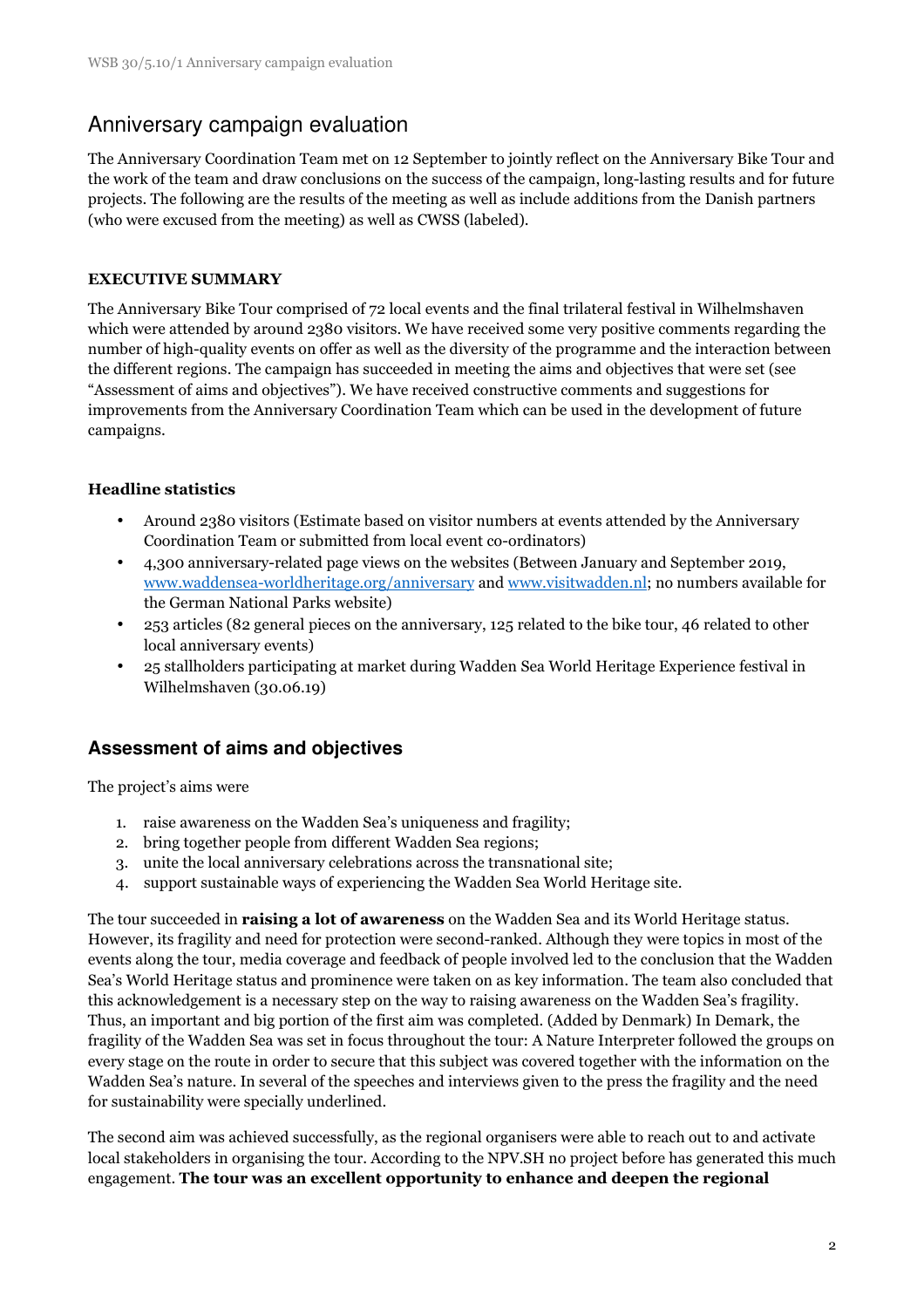**network**. The other regional coordinators agreed. However, regional marketing organisations were not easily involved everywhere. The stakeholders eager to engage were local partners. Another well-included target group were politicians, who were asked to sign a piece to the Wadden Sea puzzle. Many welcomed the cyclists and some cycled along through their region. The cycling groups received 500 daily visitors. Many of them were Wadden Sea stakeholders or prearranged school groups, but there were also private guests. Each cycling core team had representatives of the Netherlands and Germany. Unfortunately, the participation of Danish cyclists beyond the Danish part of the tour was not secured. More, the work on the project led to a better understanding and collaboration at a trilateral level. The relationship between the partners represented in the Coordination Team was improved at a working level. However, there was disappointment over the little engagement shown by Denmark for the Dutch and German routes, e.g. by sending cyclists or joining events, and the difficulties of getting Danish commitment at the beginning of the project. (Added by Denmark) The Danish coordinator made clear quite early in the process that they would not be able to participate with a large group on the tour and added that in the future it should be important to focus more on balancing the expectations and align on the criteria for success.

The tour **did unite the local anniversary celebrations across the transnational site** as the cyclists went from one local event to the other leading to Wilhelmshaven and drawing a golden thread across the Wadden Sea Region. The event in Wilhelmshaven concluded the tour and had elements from each Wadden Sea state as well as trilateral agenda points.

The campaign **supported sustainable ways of experiencing the Wadden Sea World Heritage site** as cycling was the main means of transportation. In the Netherlands, the regional organisers were able to secure a sponsored electronic car as support vehicle. The Lower Saxon organisers worked together with the "Urlauberbus", which served as support vehicle in East Frisia and promoted public transportation. At the Wilhelmshaven event the "Urlauberbus" and the "Nordseeflitzer", an electric car available for rent to tourists in East Frisia were exhibited at the market. Further, the tour was linked to the parallel sailing tour of Wadvaarders. Marine litter/plastic waste was also focus of several events, e.g. by the Waddenvereniging and Naturschutzgemeinschaft Sylt e.V..

## **Organisation/ Coordination**

The overall coordination was valued by the team as concise and supportive. The interval of meetings and phone calls was sufficient. The summary records, deadlines and frequent reminders were appreciated. There were also some fall-backs the team agreed on: The initial meeting was just one year before the event, which was too late. It would have been better to start two years before the event. The Dutch coordinators were also disappointed by the first meeting, because the idea of the bike tour was pre-set in a German meeting (however coincidentally). So while the Dutch assumed it was still up for discussions, German partners had already presented a first rough route.

Budget and invoices worked well. Not all the funding made available was spent on the tour. For this there are two main reasons: First, the regional organisers were looking at budgeted solutions, while the funding was not yet approved. Secondly, the coordinators received many sponsored services by involved stakeholders. The latter is perceived positively by all members of the Anniversary Coordination Team, who agreed that the project led to a high level of regional and local engagement in trilateral activities not experienced before. Also, the cost of hours was not in the budget, but put in by the involved partners and far exceeded the trilateral budget.

## **Wadden Sea World Heritage Experience Festival** (by CWSS)

The Wilhelmshaven event was overall successful with some organisational glitches to note. The public was invited to experience the Wadden Sea region by going on a market, which went well; the stall owners were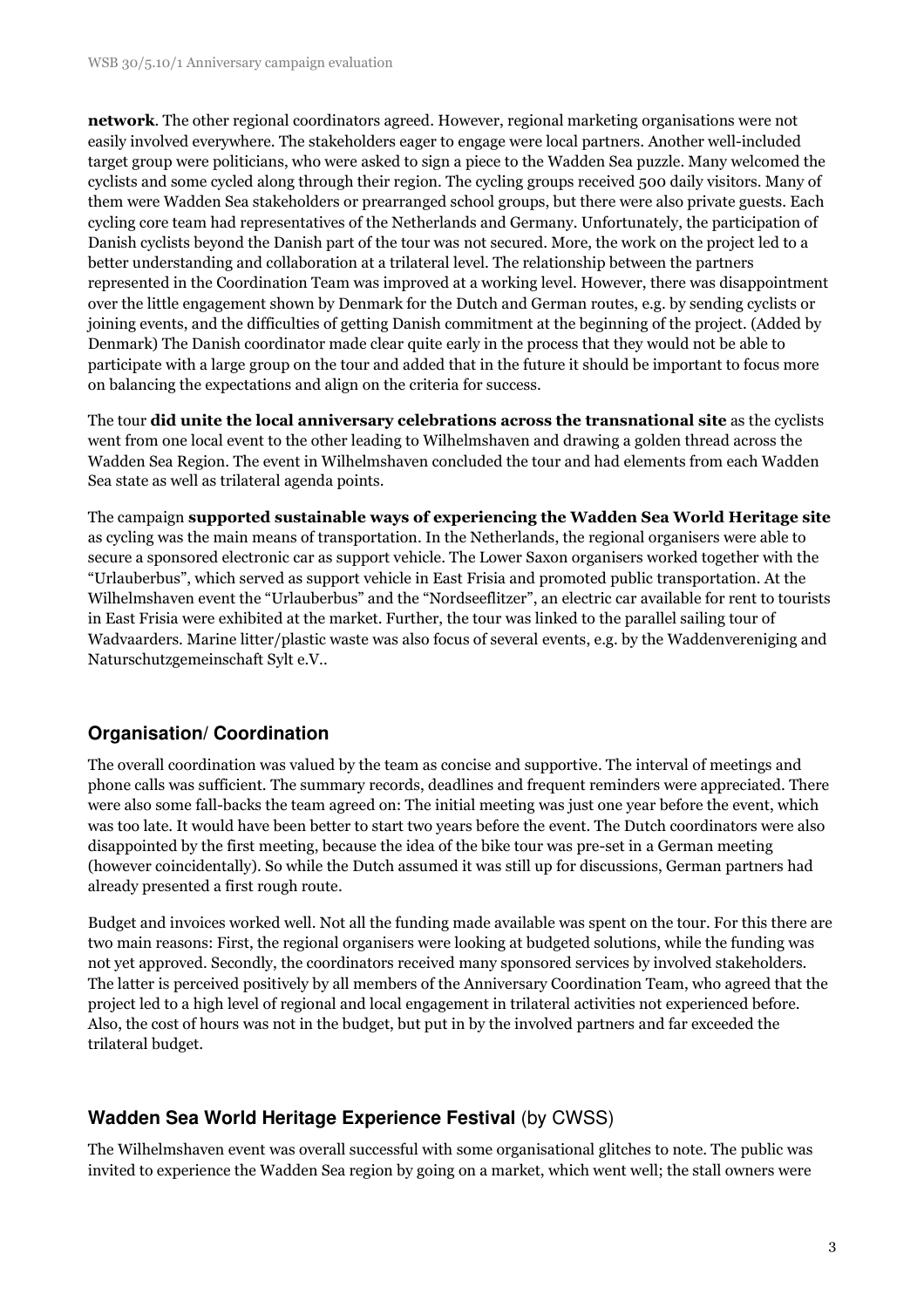satisfied with the day, despite the fact that the open air events of that day were challenged by strong winds and high temperatures. An interested audience as well as the attending Wadden Sea community were invited to a series of talks about the ecology and significance of the World Heritage Site in the Wadden Sea visitor centre in Wilhelmshaven, which attracted approx. 80 attendees. The official opening ceremony was facilitated with high-ranked speakers (event patron Minister Lies, Parliamentary Secretary of State Schwarzelühr-Sutter, Jaap Verhulst (NL), Preben Friis-Hauge (DK) and Lutz Möller (German Commission for UNESCO)). Senator Lohse (Bremen) as well as representatives from Korea (KOEM) and the Messel Pit World Heritage site were also present. Taking into consideration that CWSS as core event organiser was included in the planning of the MoU signing ceremony at a late stage, the integration of the ceremony into the day's concept created quite some additional unforeseen work and lessened its focus. From the Netherlands critical remarks were raised, as representatives of some Dutch organisations attending the event did not understand, why some of them were able to sign the MoU and others were not. Yet, the MoU signing ceremony raised the overall profile of the day and was well attended as well as received by various stakeholders. The arrival of the cyclists was slightly weakened by a delay in the high level segment schedule and the confusion as to where the cyclists will arrive, but was well-received nevertheless. All in all, the overall conclusion is certainly positive as the event was successful and well-attended.

### **External feedback**

#### Press

The tour and anniversary were mainly covered by local and regional newspapers and radio stations. Reports on regional TV depended on the region. National media often did not report on the tour, but on the anniversary itself. All in all, 253 entries in media (TV, radio, press, online) were observed, 82 of those were general pieces on the anniversary, 125 related to the bike tour and 46 related to other local anniversary events.

For the press the tour gave an impulse for larger, more in-depth pieces on the Wadden Sea World Heritage, especially in Schleswig-Holstein, where the NDR accompanied the tour by producing a piece on the Wadden Sea every day for the evening news "Schleswig-Holstein Magazin" and showed the detailed route on their Website and App. NDR Schleswig-Holstein also asked other World Heritage sites to congratulate the Wadden Sea. Three sites sent in their birthday wishes (Serengeti, Grand Canyon, West Norwegian Fjords) and they were published in the radio programme. The NPV.SH will send in a request to share these videos on the WSWH channels. Further, the NPV.SH reported good feedback from local and regional press.

In Lower Saxony local and regional press showed interest in the tour; quite a few articles were published, but the regional press did not pick up the idea as a seasonal topic as much as in Schleswig-Holstein. The NDR Niedersachsen did not accompany the tour with daily reports; however, they did cover the tour and final event.

In the Netherlands, reaching the press proved difficult and only "hot news" seemed to succeed, such as the "10 Threats" presented by the Waddenvereniging during the tour. Are few journalists accompanied the tour, but overall the coverage was concentrated on local press and ready-made articles instead of original pieces. Overall, for media attraction in the Netherlands the tour was not a suitable approach. Or more ownership would need to be created before another tour.

(Added by Denmark) The event was very well covered in the Danish press. DR (Danish National Broadcasting) Television accompanied the tour for almost the entire Danish route and reported on the DR National News programme at prime time. A ten minute report and an interview on the Wadden Sea World Heritage, its nature, fragility and the importance of sustainability and tourism were broadcasted by DR Radio. Also regional and local television and radio were present and reported, covering the entire area.

#### Website

The anniversary page and the bike tour event on the Wadden Sea World Heritage website attracted a total of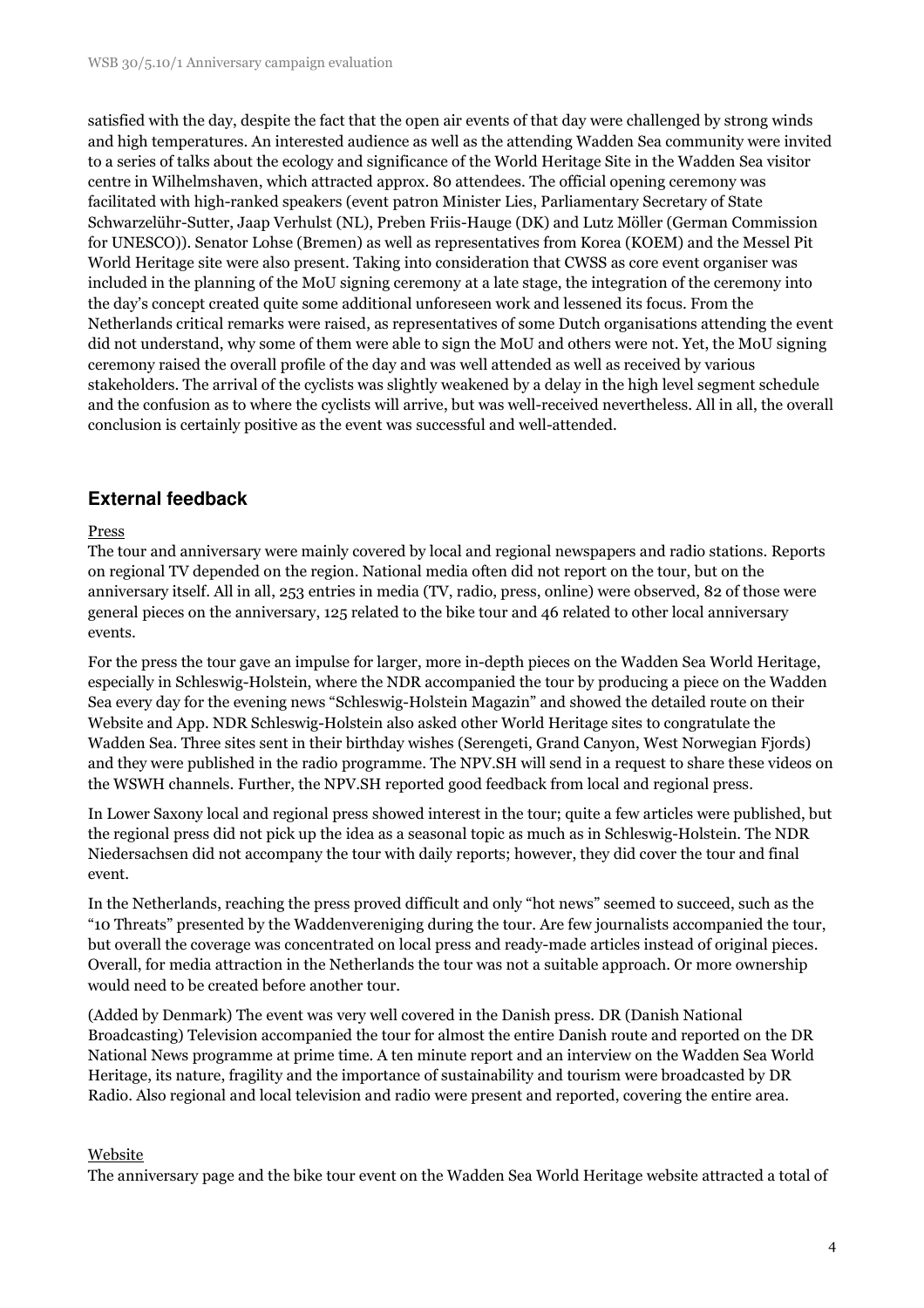2,300 visitors. The German anniversary and bike event sites as well as the English anniversary site are on places 7, 10 and 12 respectively in the list of most visited pages in May-July. The average time spent on the anniversary page was ca. 2 minutes, which is slightly above average.

The Dutch reported that the page on VisitWadden.nl has attracted more than 2,000 visitors. That may not seem like a lot, but given the specific topic and the fact that there was no promotional campaign (in terms of AdWords or Facebook ads), it is a positive result. Also, the average time the visitors spent on the page about the bike tour was substantially higher than the average of the rest of the website. On average, visitors viewed the page for just under 4 minutes. That is relatively high and very positive.

Numbers from Schleswig-Holstein and Lower Saxony are not known yet.

#### Social media

CWSS posted daily stories and pictures of the tour, which reached less people that VisitWadden, but in regard to the number of followers the results were very positive, especially for the stories. A total reach of all posts on Facebook concerning the anniversary campaign was 39,700, for Instagram 16,300. However, on Instagram, on which mainly landscape photos were posted before the tour, there was also a loss of followers. The net amount of followers remained the same.

For the Dutch the inside media manager proved very valuable, who could report from a personal perspective through the stories of Instagram and the stories of Facebook. The results were above average: Per story more than 600 people watched and many sent positive reactions. The VisitWadden followers enjoyed it. VisitWadden also regularly posted something about the bike ride on Facebook. The results vary from average to above average.

The LKN.SH reported a higher-than-average traffic on their Facebook page due to the daily posts and stories during the bike tour. The user-interaction was also higher than usually, as reported by the Netherlands. In total, their posts reached 65,200 users.

The NLPV in Lower Saxony only used private social media accounts, as it does not use operate on social media platforms as organisation.

Cris Toala Olivares, one of the core group cyclists on the North route and freelance photographer with 22,300 followers, reported daily on the tour via his Instagram account.

The anniversary and bike tour were also posted on by third parties, such as the Lower Saxon marketing organisation (Mein Niedersachsen), NDR and Gemeente Hollands Kroon, who all have a larger audience and served as large multipliers.

The anniversary hashtag #happywaddensea was used by various accounts on Instagram – a total of 770 entries were published to date. On Facebook, where hashtags are not often used, the count was over 100 entries. On Twitter, which was not one of the targeted social media channels accounted for about 90 entries.

#### Other responses

In the Netherlands and Lower Saxony public response proved to be slim, while in Schleswig-Holstein – thanks to good marketing, press and many regional events along the tour – public response was quite good.

28 Wadden Sea stakeholder organisations responded to the CWSS's invitation to submit birthday wish videos, which were uploaded onto the WSWH YouTube channel, distributed via Facebook and screened at the Wilhelmshaven event.

Although Wadvaarders' organisation was sometimes very much last minute, they were very happy with the result. The issue was that it was not supported by all partners from the beginning so at first they could not get easily support in Germany. The Dutch coordination team also noted that a better collaboration with their tour might have led to more social media attention.